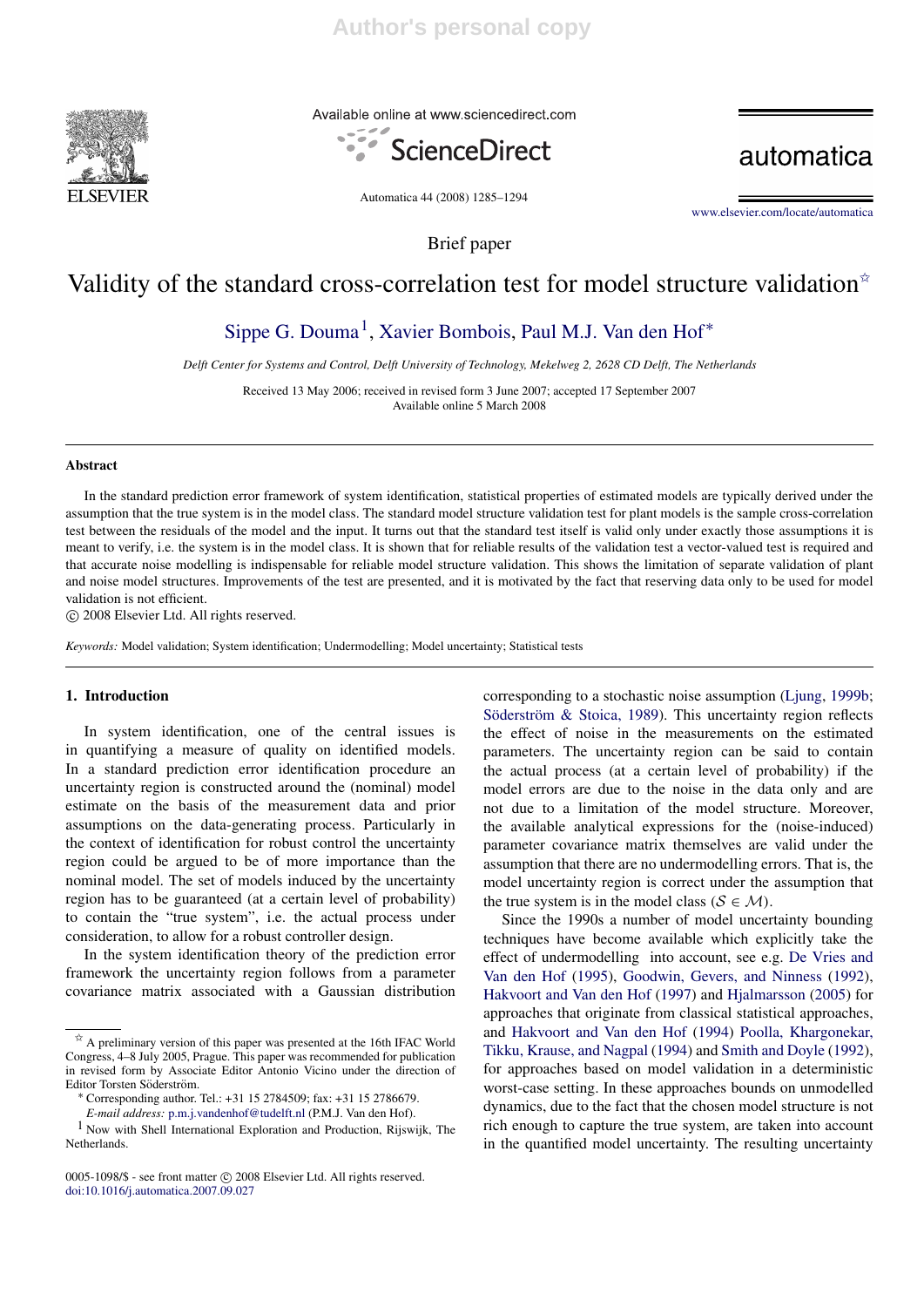bounds can then be used subsequently in a worst-case scenario for purpose of robust controller analysis and synthesis, both in terms of stability and performance.

However, instead of explicitly quantifying unmodelled dynamics in identified models, an alternative approach has advocated the use of validated models only, see e.g. Ljung (1999a). In other words: once a model passes a validation test there is no evidence of unmodelled dynamics in the data; the effect of undermodelling can then be neglected since it is indistinguishable from the effects of measurement noise. A practical identification procedure then contains a model structure validation test. The model structure is sequentially enlarged until the resulting model estimate passes the validation test. A best case scenario is then assumed ("if there is no proof of undermodelling we assume that it is not there") and a model uncertainty region is constructed based on the noise induced errors only, i.e. it is presumed that  $S \in \mathcal{M}$ .

Some critical issues can be raised with respect to this best-case scenario. Even if the effect of undermodelling is indistinguishable from the effects of noise, it may not be negligible. For example, in Ljung and Guo (1997) a bound is derived for an aggregated undermodelling error in models which pass a validation test. Additionally, data-based model validation will always remain dependent on the excitation properties of the input signal used during identification. Nevertheless, the best case scenario is widely used, and it is obvious that there is a clear need for well-motivated tools that detect whether for given measurement data the appropriate model structure has been chosen.

In this paper a critical evaluation will be performed of the standard model validation test that is current practice in validating an identified plant model  $\tilde{G}$ . In practice, the crosscorrelation test as implemented in the System Identification toolbox of Matlab (Ljung, 2003) on the sample crosscorrelation between the residuals of the model and the input is used extensively and nearly exclusively. It will appear that although the test works well in many situations, it is valid only under exactly the assumption it intends to verify, namely that the system is in the model class.

An improved version of the test is proposed after an asymptotic analysis that is slightly different from the classical situation, implying that less severe (asymptotic) convergence conditions are required for its validity. It is shown that reliable model structure validation of plant models essentially requires accurate noise modelling as well as a vector-valued rather than a pointwise test. The former result puts severe limitations on the possibilities of separately validating plant and noise models. Simulation examples are included to illustrate the results. The current paper is a revised and extended version of Douma, Bombois, and Van den Hof (2005).

### 2. Notation and problem setting

We will consider prediction error models parametrized by a parameter vector  $\theta$ , corresponding to a plant model  $G(q, \theta)$  and a noise model  $H(q, \theta)$ , with *q* the standard shift operator. In a standard prediction error framework (Ljung,

1999b; Söderström & Stoica, 1989) a model is identified from measurement data  $Z^N := \{y, u\}_N$  of data length *N* according to

$$
\hat{\theta}_N = \arg\min_{\theta} V_N(\theta, Z^N) = \arg\min_{\theta} \frac{1}{N} \sum_{t=1}^N \varepsilon^2(t, \theta), \tag{1}
$$

where the so-called residuals  $\varepsilon$  (*t*,  $\theta$ ) are constructed as

$$
\varepsilon(t,\theta) = H^{-1}(q,\theta) (y(t) - G(q,\theta) u(t)),
$$
 (2)

and with *y*, *u* respectively the output and input signal of the plant. The (asymptotic) limiting parameter estimate  $\theta^*$  (Ljung, 1999b) is defined according to

$$
\theta^* = \arg\min_{\theta} \lim_{N \to \infty} \mathbb{E}[V_N(\theta, Z^N)],
$$

with  $\mathbb{E}[\cdot]$  the expectation operator.

The measurement data is assumed to be generated according  $to<sup>2</sup>$ 

$$
y(t) = G_0(q)u(t) + v(t),
$$
\n(3)

where  $G_0(q)$  a linear time-invariant dynamic system,  $u(t)$  is a measured input sequence, and  $v(t)$  denotes an additional unknown contribution to  $y(t)$ . It is assumed that  $v(t)$  =  $H_0(q)e(t)$  with  $H_0$  a linear time-invariant monic stable filter, and *e* a stationary stochastic zero-mean white noise process. Moreover  $v$  is considered to be uncorrelated with the input signal  $u$ . Furthermore, we denote by  $M$  the set of models  ${G(q, \theta), H(q, \theta)}_{\theta \in \Theta}$  and by G the set of plant models  ${G(q, \theta)}_{\theta \in \Theta}$  with  $\Theta$  representing the particular range of parameters determining the model sets, typically  $\Theta \subset \mathbb{R}^d$ . Throughout this paper the input signal is considered to be a known -deterministic- signal, that may have been generated as one particular realization of a stochastic process. This implies that the expectation operator  $E$  refers to the random process  $v$ only.

For purpose of analysis, the residual signal  $\varepsilon(t, \hat{\theta}_N)$  related to the estimated parameter  $\hat{\theta}_N$  (1) is decomposed as:

$$
\varepsilon(t, \hat{\theta}_N) = \beta_b(t, \hat{\theta}_N, G_0, \theta^*) + \beta_v(t, \hat{\theta}_N, \theta^*) + \varepsilon_v(t, \hat{\theta}_N)
$$
 (4)  
with

$$
\beta_b(t, \hat{\theta}_N, G_0, \theta^*) =
$$
  
=  $H^{-1}(q, \hat{\theta}_N)[G_0(q)u(t) - G(q, \theta^*)u(t)]$  (5)  

$$
\beta_v(t, \hat{\theta}_N, \theta^*) =
$$

$$
\beta_v(t,\hat{\theta}_N,\theta^*)
$$

$$
=H^{-1}(q,\hat{\theta}_N)[G(q,\theta^*)u(t) - G(q,\hat{\theta}_N)u(t)]
$$
\n(6)

$$
\varepsilon_v(t, \hat{\theta}_N) = H^{-1}(q, \hat{\theta}_N)v(t) \tag{7}
$$

such that:

i.  $\beta_b(t, \hat{\theta}_N, G_0, \theta^*)$  corresponds to that part of the residual signal that is induced by the asymptotic bias of the estimated model  $G(q, \theta^*)$ .

<sup>2</sup> The effect of possible nonzero initial conditions is not incorporated here since it does not contribute essentially to the discussion at hand.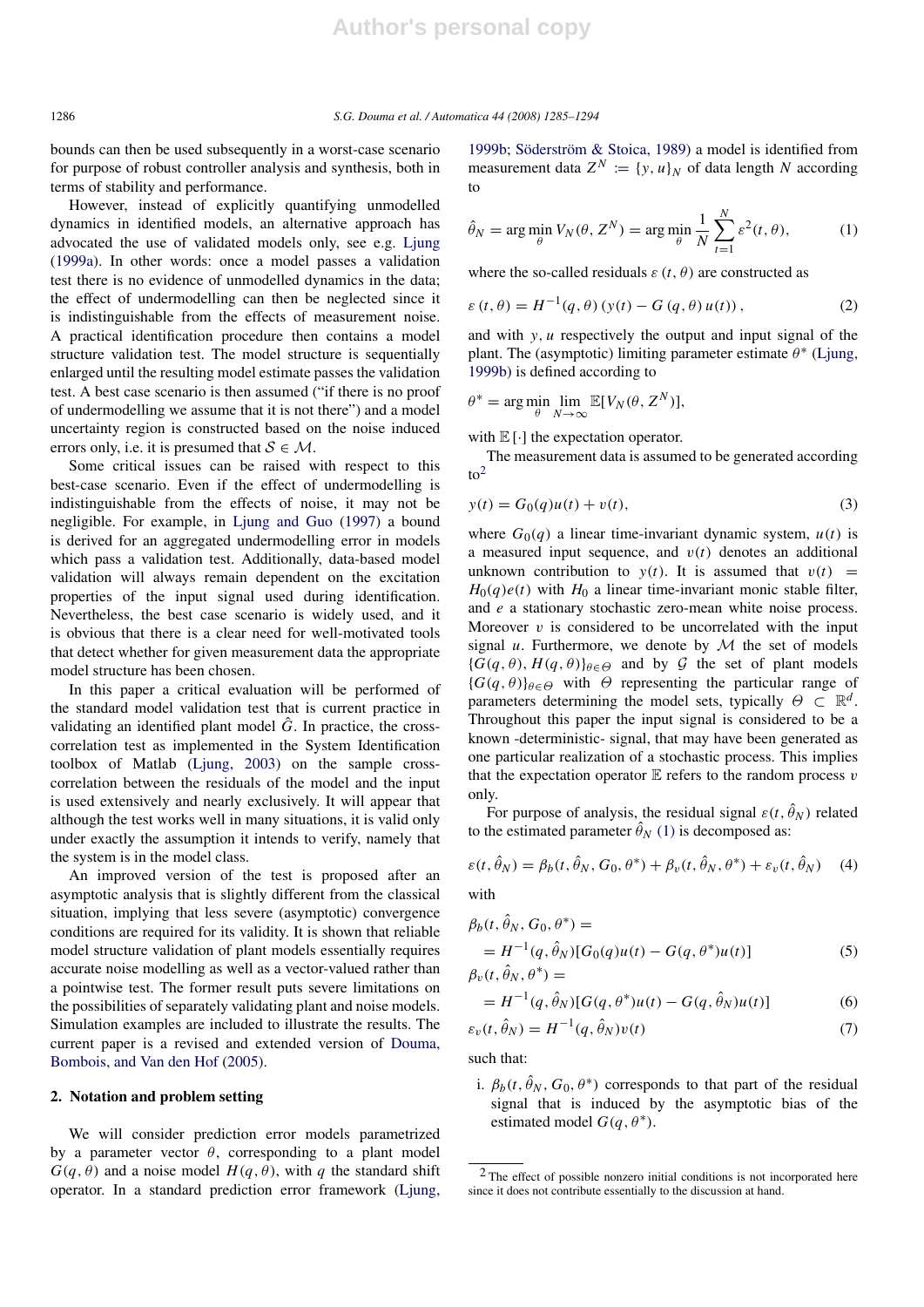- ii.  $\beta_v(t, \hat{\theta}_N, \theta^*)$  is the component in  $\varepsilon(t, \hat{\theta}_N)$  that is induced by the variance error in the parameter estimate  $G(q, \hat{\theta}_N)$ with respect to  $G(q, \theta^*)$ .
- iii.  $\varepsilon_v(t, \hat{\theta}_N)$  corresponds to the effect of measurement noise  $v(t)$ , and additionally represents modelling errors in the estimated noise model  $H(q, \hat{\theta}_N)$ .

Assume that the measurements  $\{y, u\}_N$  are generated according to expression (3). For a given estimated model  $G(q, \hat{\theta}_N)$  the residual signal  $\varepsilon(t, \hat{\theta}_N)$  is then given by expression (4). In this setting, the model structure validation problem is formulated as the problem of evaluating the hypothesis

$$
\Upsilon_0: \beta_b(t, \hat{\theta}_N, G_0, \theta^*) = 0.
$$

Under persistence of excitation conditions on the input signal, this hypothesis is equivalent to the hypothesis that  $\hat{\theta}^*$  satisfies  $G(q, \theta^*) = G_0(q)$ , also referred to as  $\theta^* = \theta_0$ .

The hypothesis test is also directly related to the question whether the chosen model structure is rich enough to contain the true system. In this respect a distinction has to be made between different model structures. For model structures with independent parametrizations of  $G(q, \theta)$  and  $H(q, \theta)$ (e.g. Output error and Box Jenkins model structures) hypothesis  $\gamma_0$  becomes equivalent to  $G_0 \in \mathcal{G}$ . For dependently parametrized structures (e.g. ARX and ARMAX),  $\gamma_0$  is equivalent to  $(G_0, H_0) \in \mathcal{M}$ , since for these latter structures it is impossible to have  $G(q, \theta^*) = G_0(q)$  without having  $H(q, \theta^*) = H_0(q).$ 

When  $\Upsilon_0$  holds the residual signal  $\varepsilon(t, \hat{\theta}_N)$  in (4) reduces to

$$
\varepsilon(t, \hat{\theta}_N) = \beta_v(t, \hat{\theta}_N, \theta_0) + \varepsilon_v(t, \hat{\theta}_N) =: \xi_v(t, \hat{\theta}_N),
$$
\n(8)

in the sequel to be referred to as  $\xi_v(t, \hat{\theta}_N)$ .

In the next section we will introduce and analyse a test statistic for this hypothesis test on the basis of the sample crosscorrelation function

$$
\hat{R}_{\varepsilon u}(\tau) := \frac{1}{N} \sum_{t=1}^{N} \varepsilon(t, \hat{\theta}_N) u(t - \tau), \tag{9}
$$

for  $\tau = 0, \ldots, n_{\tau} - 1$  and  $n_{\tau}$  a user's choice.

For ease of notation we will denote the vectors

$$
\hat{\mathbf{R}}_{\varepsilon u} := [\hat{R}_{\varepsilon u}(0) \cdots \hat{R}_{\varepsilon u}(n_{\tau} - 1)]^{\mathrm{T}} \n\hat{\mathbf{R}}_{\xi_v u} := [\hat{R}_{\xi_v u}(0) \cdots \hat{R}_{\xi_v u}(n_{\tau} - 1)]^{\mathrm{T}}.
$$

Similarly for the residual signals

$$
\boldsymbol{\varepsilon}(\hat{\theta}_N) := [\varepsilon(1, \hat{\theta}_N) \cdots \varepsilon(N, \hat{\theta}_N)]^{\mathrm{T}}
$$
(10)

$$
\boldsymbol{\xi}_v(\hat{\theta}_N) := [\xi_v(1, \hat{\theta}_N) \cdots \xi_v(N, \hat{\theta}_N)]^{\mathrm{T}},\tag{11}
$$

and accordingly for  $\boldsymbol{\varepsilon}_v(\hat{\theta}_N)$ ,  $\boldsymbol{\varepsilon}(\theta^*)$  and  $\boldsymbol{\varepsilon}_v(\theta^*)$ .  $R_{\varepsilon\varepsilon}(\tau)$  will be denoted by  $R_{\varepsilon}(\tau)$ .

### 3. Cross-correlation test statistic and its analysis

### *3.1. Introduction*

Suppose that a model structure has been chosen and that, for this model structure, the parameter estimate (1) has been obtained. For testing the hypothesis  $\gamma_0$  a test statistic will be used that is based on the sample cross-correlation function  $\hat{\mathbf{R}}_{\epsilon u}$ . More specifically, it will be tested whether this sample crosscorrelation is likely to be a realization of the random vector  $\hat{\mathbf{R}}_{\xi_v u}$ . In order to verify this, we need to specify the statistical properties of  $\hat{\mathbf{R}}_{\xi_v u}$ . This will be done in two steps: first deriving an expression for  $\epsilon(\hat{\theta}_N)$  in terms of  $\epsilon(\theta^*)$ . Subsequently an expression for  $\xi_v$  and the statistics of  $\hat{\mathbf{R}}_{\xi_v u}$  will be derived.

## *3.2. General expression for*  $\varepsilon(\hat{\theta}_N)$

Consider that in a neighbourhood of  $\theta = \hat{\theta}_N$ ,

$$
\varepsilon(t,\theta) \approx \varepsilon(t,\hat{\theta}_N) + \left. \frac{\partial \varepsilon(t,\theta)}{\partial \theta} \right|_{\theta=\hat{\theta}_N} (\theta - \hat{\theta}_N). \tag{12}
$$

Using the definition  $\psi(t, \hat{\theta}_N) = -\frac{\partial \varepsilon(t, \theta)}{\partial \theta}$  $\left.\frac{\partial \left(t,\theta\right)}{\partial \theta}\right|_{\theta=\hat{\theta}_N}$ , it follows that for  $\theta = \theta^*$ 

$$
\varepsilon(t, \hat{\theta}_N) \approx \varepsilon(t, \theta^*) - \psi^{\mathrm{T}}(t, \hat{\theta}_N)(\hat{\theta}_N - \theta^*).
$$
 (13)

Consider also that, by (1),  $V_N'(\hat{\theta}_N) = 0$  or equivalently

$$
\frac{1}{N} \sum_{t=1}^{N} \psi(t, \hat{\theta}_{N}) \cdot \varepsilon(t, \hat{\theta}_{N}) = 0.
$$
\n(14)

Substituting  $\varepsilon(t, \hat{\theta}_N)$  from (13) then yields

$$
\frac{1}{N} \sum_{t=1}^{N} \psi(t, \hat{\theta}_{N}) \left[ \varepsilon(t, \theta^{*}) - \psi^{T}(t, \hat{\theta}_{N})(\hat{\theta}_{N} - \theta^{*}) \right] = 0. \quad (15)
$$

By using the vector notation

$$
\Psi_{\hat{\theta}} = \begin{bmatrix} \psi^{\mathrm{T}}(1, \hat{\theta}_N) \\ \vdots \\ \psi^{\mathrm{T}}(N, \hat{\theta}_N) \end{bmatrix}
$$
 (16)

the parameter error  $\hat{\theta}_N - \theta^*$  can be written in a linear regressiontype form as:

$$
\hat{\theta}_N - \theta^* = (\varPsi_{\hat{\theta}}^{\mathrm{T}} \varPsi_{\hat{\theta}})^{-1} \varPsi_{\hat{\theta}}^{\mathrm{T}} \varepsilon(\theta^*).
$$
 (17)

Moreover (13) can be rewritten as

$$
\boldsymbol{\varepsilon}(\hat{\theta}_N) = \boldsymbol{\varepsilon}(\theta^*) - \Psi_{\hat{\theta}}(\hat{\theta}_N - \theta^*)
$$
\n(18)

which by substitution of (17) leads to

$$
\boldsymbol{\varepsilon}(\hat{\theta}_N) = [I - \Psi_{\hat{\theta}} [\Psi_{\hat{\theta}}^{\mathrm{T}} \Psi_{\hat{\theta}}]^{-1} \Psi_{\hat{\theta}}^{\mathrm{T}}] \boldsymbol{\varepsilon}(\theta^*).
$$
 (19)

Note that this expression holds irrespective of the question whether  $\Upsilon_0$  holds or not.

## *3.3. Expression for*  $\xi$ <sub>*v</sub>*</sub>

Under hypothesis  $\Upsilon_0$ ,  $\xi_v(\hat{\theta}_N) = \varepsilon(\hat{\theta}_N)$ , and  $\varepsilon(\theta^*) =$  $\varepsilon_v(\theta^*)$ , so that (19) becomes

$$
\boldsymbol{\xi}_v(\hat{\theta}_N) = [I - \boldsymbol{\varPsi}_{\hat{\theta}} [\boldsymbol{\varPsi}_{\hat{\theta}}^{\mathrm{T}} \boldsymbol{\varPsi}_{\hat{\theta}}]^{-1} \boldsymbol{\varPsi}_{\hat{\theta}}^{\mathrm{T}}] \boldsymbol{\varepsilon}_v(\theta^*).
$$
 (20)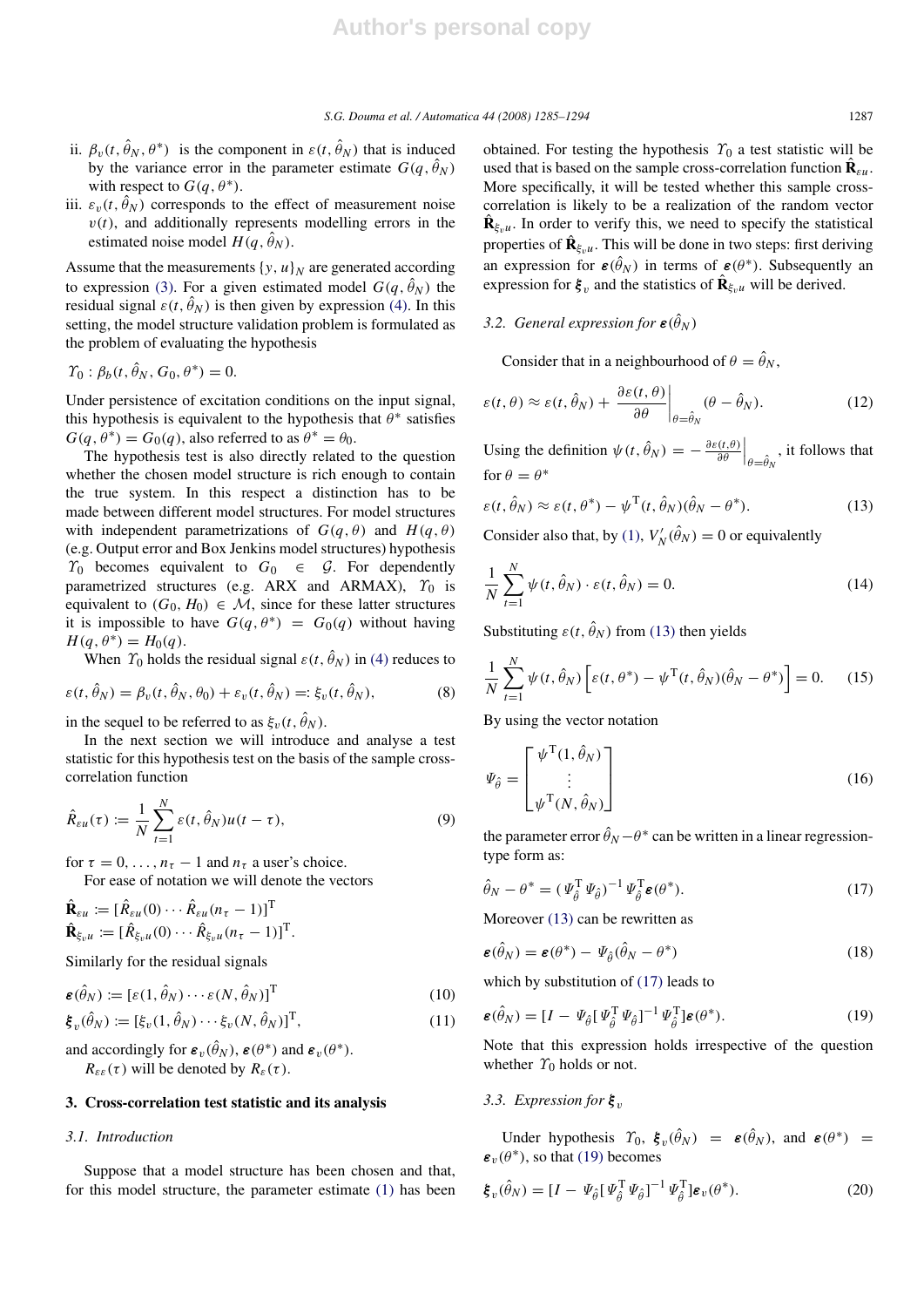This final expression for  $\xi_v(\hat{\theta}_N)$  shows a nice and interesting structure. Except for the noise term  $\varepsilon_v(\theta^*)$  it is directly computable from data, as for a given  $\hat{\theta}_N$ ,  $\Psi_{\hat{\theta}}$  is fully known. In expression (20) it is also immediate that the mapping from  $\epsilon_v(\theta^*)$  to  $\xi_v(\hat{\theta}_N)$  is a projection operator, implying that the signal  $\xi_v(t, \hat{\theta}_N)$  will always have a smaller power than the signal  $\varepsilon_v(t, \theta^*)$ . That is, the variance error of the parameter estimate attracts part of the process noise that subsequently is not present anymore in the residual  $\boldsymbol{\xi}_v(\hat{\theta}_N)$ .

Note that the analysis starting with (12) is slightly different from the classical one (Ljung, 1999b; Söderström  $\&$  Stoica, 1989) where a Taylor approximation is considered on the cost function rather than on the residual, leading to an expression for  $\xi_v$  that contains expectation operators rather than directly computable expressions. The analysis presented here builds on alternative results on uncertainty quantification as presented in Douma and Van den Hof (2005; 2006b) and further expanded in Douma (2006).

## 3.4. Statistical properties of  $\mathbf{\hat{R}}_{\xi_v u}$

In order to specify the statistical properties of our test statistic  $\hat{\mathbf{R}}_{\xi_v u}$ , we write

$$
\hat{\mathbf{R}}_{\xi_v u} = \frac{1}{N} \underbrace{\begin{bmatrix} u(1) & u(2) & \cdots & \cdots & u(N) \\ \vdots & \ddots & \cdots & \cdots & \vdots \\ u(1) & \cdots & u(N-n_{\tau}+1) \end{bmatrix}}_{P_u}
$$
\n
$$
\times \underbrace{\begin{bmatrix} \xi_v(1, \hat{\theta}_N) \\ \vdots \\ \xi_v(N, \hat{\theta}_N) \end{bmatrix}}_{\xi_v(\hat{\theta}_N)}.
$$

By application of the asymptotic analysis that is commonly used in prediction error identification (Ljung, 1999b, Section 9.2)  $\hat{\mathbf{R}}_{\xi_v u}(\tau)$  will converge to a zero-mean Gaussian distribution asymptotically in *N*:

$$
\hat{\mathbf{R}}_{\xi_v u} \to \mathcal{N}(0, P_{\Upsilon_0}/N) \tag{21}
$$

with asymptotic covariance matrix

$$
P_{\Upsilon_0} = \frac{1}{N} P_u \Lambda_{\xi_v(\hat{\theta}_N)} P_u^{\mathsf{T}}
$$
\n(22)

and  $\Lambda_{\xi_v(\hat{\theta}_N)} = \mathbb{E}[\xi_v(\hat{\theta}_N)\xi_v^{\mathrm{T}}(\hat{\theta}_N)].$ 

The hypothesis test now verifies whether  $\hat{\mathbf{R}}_{\epsilon u}$  is likely to be a realization of the random variable  $\hat{\mathbf{R}}_{\xi_v}$ 

$$
\Upsilon_0 \text{ is true } \Longrightarrow \hat{\mathbf{R}}_{\varepsilon u}^{\mathrm{T}} P_{\Upsilon_0}^{-1} \hat{\mathbf{R}}_{\varepsilon u} \in \chi^2(n_\tau) \tag{23}
$$

and the hypothesis is unfalsified if

$$
\hat{\mathbf{R}}_{\varepsilon u}^{\mathrm{T}} P_{\Upsilon_0}^{-1} \hat{\mathbf{R}}_{\varepsilon u} \le c_{\chi} (\alpha, n_{\tau}), \qquad (24)
$$

with  $c_{\chi}$  ( $\alpha$ ,  $n_{\tau}$ ) corresponding to the 1 –  $\alpha$  quantile of the  $\chi^2$ -distribution with  $n_\tau$  degrees of freedom, i.e. for  $x \in$ 

 $\chi^2(n_\tau) \Longrightarrow \Pr(x \leq c_\chi(\alpha, n_\tau)) = \alpha$ , and the covariance matrix  $P_{\Upsilon_0}$  is given by expression (22).

By utilizing expression (20) the covariance matrix (22) can be approximated by

$$
\hat{P}_{\Upsilon_0} = \frac{1}{N} P_u [I - \Psi_{\hat{\theta}} [\Psi_{\hat{\theta}}^{\mathrm{T}} \Psi_{\hat{\theta}}]^{-1} \Psi_{\hat{\theta}}^{\mathrm{T}}] \Lambda_{\varepsilon_v(\theta^*)} [\cdot]^{\mathrm{T}} P_u^{\mathrm{T}}
$$
(25)

$$
\Lambda_{\boldsymbol{\varepsilon}_v(\theta^*)} = \mathbb{E}\left[\boldsymbol{\varepsilon}_v(\theta^*)\boldsymbol{\varepsilon}_v^{\mathrm{T}}(\theta^*)\right].
$$
\n(26)

In a practical situation  $\Lambda_{\epsilon_n(\theta^*)}$  has to be estimated from data (see Section 4). The approximation  $\hat{P}_{T_0}$  is formally only exact in the case where  $\Psi_{\hat{\theta}}$  is deterministic, which holds e.g. for Output Error model structures with linearly parametrized orthogonal basis functions models (Heuberger, Van den Hof, & Wahlberg, 2005). Note that in this situation due to the linear parametrization, the Taylor approximation (13) is also exact. By following a reasoning as presented in Proposition 1 in Douma and Van den Hof, (2006a; 2006b), it can be motivated that the  $\chi^2$  test statistic with  $\hat{P}_{\Upsilon_0}$  remains reliable also for other model structures, under the condition that  $V^T \varepsilon_v(\theta^*)$  converges to a Gaussian distribution<sup>3</sup> fast enough, where  $V$  is a unitary matrix determined by the singular value decomposition

$$
I - \Psi_{\hat{\theta}} \left[ \Psi_{\hat{\theta}}^{\mathrm{T}} \Psi_{\hat{\theta}} \right]^{-1} \Psi_{\hat{\theta}}^{\mathrm{T}} = U \Sigma V^{\mathrm{T}}
$$

Although *V* will generally also be nondeterministic, the latter condition seems to be less severe than the condition that underlies the classical result (21) and (22), that relies on asymptotic normality of  $\xi_v(\hat{\theta}_N)$ , in particular when  $\varepsilon_v(\theta^*)$  is Gaussian distributed. These additional convergence properties are due to the new analysis presented here, and are not present in the classical results (Ljung, 1999b; Söderström & Stoica, 1989).

.

## 4. Estimating noise properties

### *4.1. Which information is required?*

In order to perform the statistical hypothesis test the noise covariance matrix  $\Lambda_{\varepsilon_n(\theta^*)}$  (26) needs to be estimated from data. This involves the covariance information in the noise term

$$
\varepsilon_v(t,\theta^*) = H(q,\theta^*)^{-1}v(t) \tag{27}
$$

$$
= H(q, \theta^*)^{-1} H_0(q)e(t).
$$
 (28)

The required information is dependent on the particular formulation of the hypothesis test that is considered. The following two situations can be distinguished:

• If the hypothesis  $\Upsilon_0$  is equivalent to  $G_0 \in \mathcal{G}$  only (i.e.  $G(q, \theta^*) = G_0(q)$ ),  $\varepsilon_v(t, \theta^*)$  is given by (28), and an accurate estimate of  $H_0$  and the noise variance  $\sigma_e^2$  are required, while  $H(q, \theta^*)$  is estimated by  $H(q, \hat{\theta}_N)$ .

<sup>&</sup>lt;sup>3</sup> In this alternative reasoning actually an alternative test statistic  $\hat{\mathbf{R}}_{\gamma_v u}$  with  $\gamma_v = \Sigma^{-1} U^{\mathrm{T}} \xi_v$  is used as a starting point that leads to a similar  $\chi^2$ -test.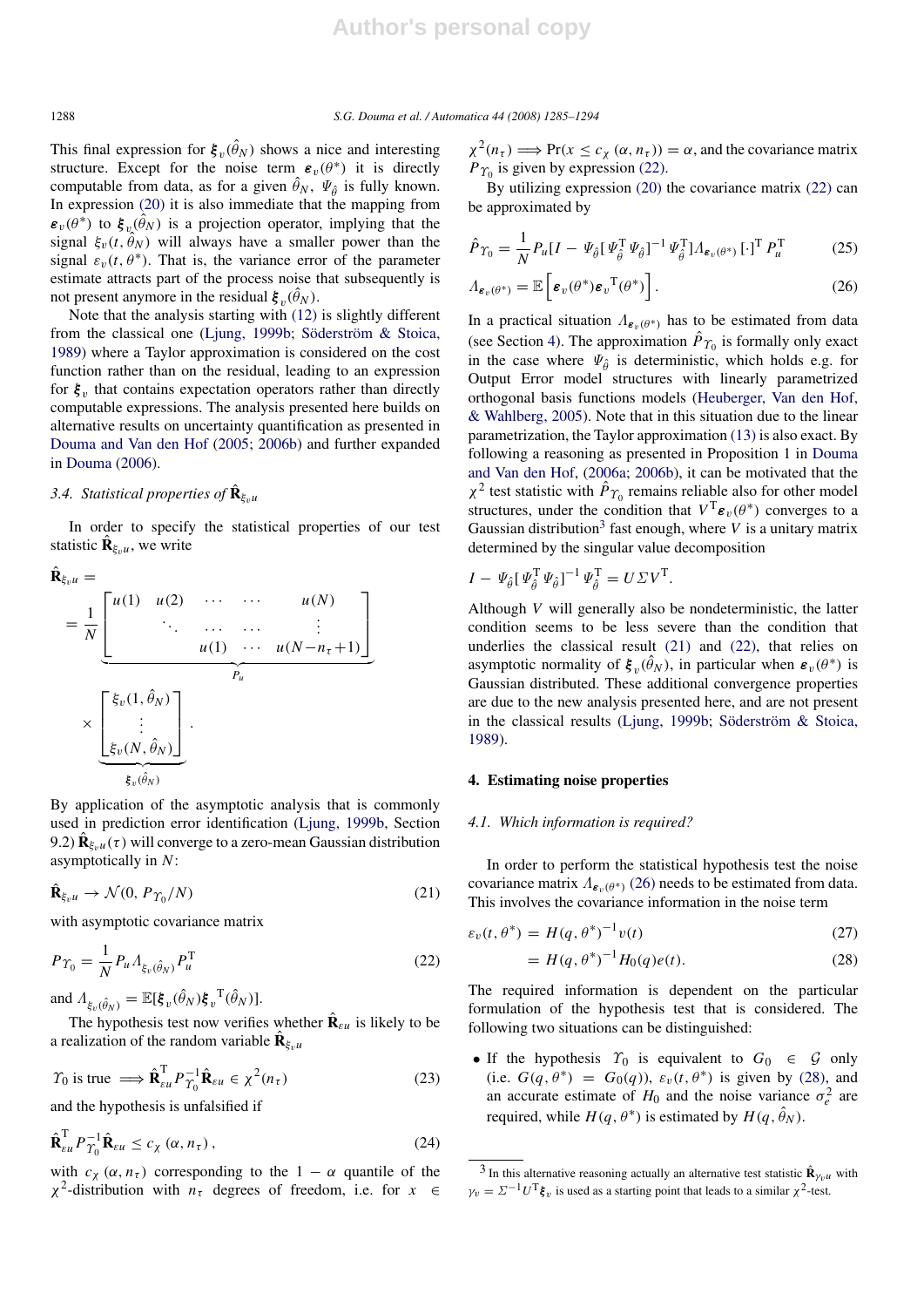• If the hypothesis  $\Upsilon_0$  is equivalent to  $(G_0, H_0) \in \mathcal{M}$ , (i.e.  $G(q, \theta^*) = G_0(q)$  and  $H(q, \theta^*) = H_0(q)$ ),  $\varepsilon_v(t, \theta^*)$ reduces to  $e(t)$ , and by virtue of the whiteness of  $e$ , the necessary information to be determined from data is the noise variance  $\sigma_e^2$ .

One important observation that can be made is that, in the first situation, even though there is no intention to verify whether  $H(q, \theta^*) = H_0(q)$ , an accurate estimate of the noise model  $H_0$  should be available. This observation is in contrast with the often considered situation that the standard cross-correlation test can validate estimated models *G*ˆ without explicitly estimating noise models. In other words, the potential of validating a process model *G*ˆ without taking due care of estimating an appropriate noise model, is questionable. This will be further explored in subsequent sections.

### *4.2. Estimating noise dynamics*

In the situation of a hypothesis that reflects  $G(q, \theta^*)$  =  $G_0(q)$  the noise covariance  $\Lambda_{\epsilon_v(\theta^*)}$  needs to be estimated, with  $\varepsilon_v(t, \theta^*) = H(q, \theta^*)^{-1}v(t)$ . Since in the sequel  $\varepsilon_v(t, \theta^*)$  will be approximated by  $\varepsilon_v(t, \theta^*) \approx H^{-1}(q, \hat{\theta}_N)v(t)$ , the noise covariance matrix  $\Lambda_{\epsilon_v(\theta^*)}$  can be computed by simply deriving the spectral properties of  $v(t) = H_0(q)e(t)$ , i.e. by deriving an estimated model of  $H_0$  and an accurate estimate of the variance  $\sigma_e^2$  of *e*(*t*).

In order to construct these estimates, the main bottleneck is that the noise component in the data should be separated from the contribution of the input signal  $u(t)$ . Here we propose two different methods to achieve this.

The first method requires the use of a periodic (repeated) input signal. Consider two sets of measurement data {*u*, *y*1} and  $\{u, y_2\}$ , both generated with the same input *u*. With expression (3) it holds that the difference  $\varepsilon_d(t)$  between the two measured outputs can be written  $as<sup>4</sup>$ 

$$
\varepsilon_d(t) := \sqrt{2}[y_1(t) - y_2(t)] = \sqrt{2}[v_1(t) - v_2(t)].
$$
 (29)

The difference signal  $\varepsilon_d(t)$  qualifies for estimating the properties of the signal  $v(t)$ . Indeed, the difference signal  $\varepsilon_d(t)$ does not contain terms related to the input *u*. Only some care has to be taken with the initial conditions, i.e. the effect of past input values.

From  $\varepsilon_d$  it is easy to estimate the required model of  $H_0$ as a time-series model  $H(q, \hat{\theta}_v)$  describing the dynamics of  $\epsilon_d$ . Moreover, the required estimate of  $\sigma_e^2$  can be obtained by  $\hat{\sigma}_e^2 = \frac{1}{N} \sum_{t=1}^N [H(q, \hat{\theta}_v)^{-1} \varepsilon_d(t, \hat{\theta}_N)]^2$ ; in this procedure a parametric model structure and a proper model-order selection procedure have to be selected for estimating  $H(q, \hat{\theta}_v)$  (cf. the ARMASA toolbox of Broersen (2002, 2003)).

In case the input signal is not a user's choice, accurate noise dynamics can be estimated by employing an auxiliary plant model  $G_a(q, \hat{\theta}_a)$ , estimated as an output-error model with a model order high enough to be reasonably certain that the effects of undermodelling are negligible. Construct the residual signal  $\varepsilon(t, \hat{\theta}_a)$  according to

$$
\varepsilon(t, \hat{\theta}_a) = y(t) - G(q, \hat{\theta}_a)u(t).
$$

With the earlier analysis, and with neglecting effects of undermodelling in  $G(q, \hat{\theta}_a)$  it follows that

$$
\varepsilon(t, \hat{\theta}_a) \approx \beta_v(t, \hat{\theta}_a, \theta_a^*) + v(t)
$$

which in vector form is denoted as

$$
\boldsymbol{\varepsilon}(\hat{\theta}_a) \approx [I - \Psi_{\hat{\theta}_a} [\Psi_{\hat{\theta}_a}^{\mathrm{T}} \Psi_{\hat{\theta}_a}]^{-1} \Psi_{\hat{\theta}_a}^{\mathrm{T}} ] \mathbf{v}.
$$
\n(30)

Whereas this latter expression gives the impression that *v* can be reconstructed from  $\epsilon(\hat{\theta}_a)$  this is not true, since the corresponding matrix  $[I - \Psi_{\hat{\theta}_a}^T [\Psi_{\hat{\theta}_a}^T \Psi_{\hat{\theta}_a}]^{-1} \Psi_{\hat{\theta}_a}^T]$  appears to be singular. The following approach is now used to construct a dynamic model for v:

- (1) Neglecting the projection operator in (30), the required model of  $H_0$  can be determined by identifying a time-series model  $H(q, \hat{\theta}_v)$  describing the dynamics of the time series  $\epsilon(\hat{\theta}_a)$ . Moreover, an intermediate estimate of  $\sigma_e^2$  is obtained through  $\hat{\sigma}_{e, int}^2 = \frac{1}{N} \sum_{t=1}^{N} [H(q, \hat{\theta}_v)^{-1} \varepsilon(t, \hat{\theta}_a)]^2$ .
- (2) In a second step, the intermediate noise variance estimate is corrected in order to take into account the effect of the projection operator in (30):

$$
\hat{\sigma}_e^2 = \frac{N}{N - n_a} \hat{\sigma}_{e, int}^2 \tag{31}
$$

with  $n_a$  the dimension of  $\hat{\theta}_a$ . The scaling factor in the latter equation is motivated by the fact that *trace*[*I* −  $\Psi_{\hat{\theta}_a}[\Psi_{\hat{\theta}_a}^T \Psi_{\hat{\theta}_a}]^{-1} \Psi_{\hat{\theta}_a}^T] = N - n_a$ . It implies that, although the dynamic information on v is obtained from  $\varepsilon(t, \hat{\theta}_a)$ , its variance is corrected for by using the relation (30).

Note that this method does suffer from the fact that the noise model  $H(q, \hat{\theta}_v)$  is based on the properties of  $\varepsilon(t, \hat{\theta}_a)$  rather than  $v(t)$  itself. Important is the fact that the variance is estimated consistently, provided that  $\hat{\theta}_v$  is consistent, a proof of which can be found in Ljung (1999b, p. 471). Finally, note that the auxiliary model can be a very poor model from a variance point of view; the variance in the model is of no consequence for estimating the variance of v consistently.

Other approaches to the estimation of noise properties in case of undermodelling are suggested in Hjalmarsson and Ljung (1992), Schoukens, Pintelon, and Rolain (2004) and Tjärnström and Ljung (2002). In Tjärnström and Ljung (2002) the use of high order models for noise variance estimation is also suggested. The estimation procedure applied there is based on bootstrapping. The effect of modelling part of the noise into the model is not taken into account in that paper. In Schoukens et al. (2004) an alternative method is given for providing a nonparametric estimate of the noise dynamics in  $v(t)$ , without the necessity of estimating an accurate parametric plant model.

## 5. Comparison with the standard cross-correlation test

The cross-correlation test as implemented in the Identification Toolbox in Matlab will be referred to as the *standard*

 $\frac{4}{4}$  The scaling with  $\sqrt{2}$  is only applied to maintain the same signal variance.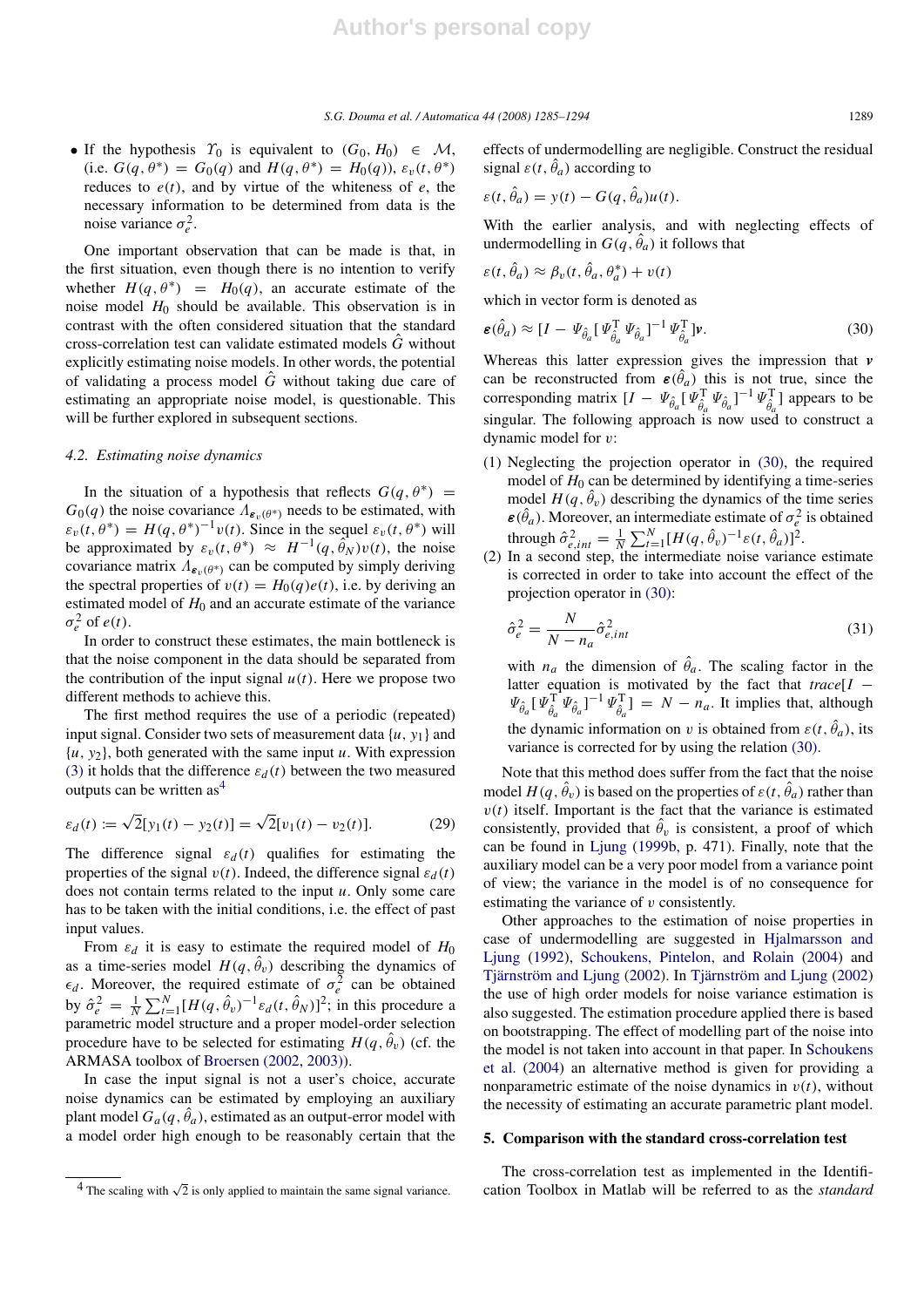*cross-correlation test* (Ljung, 2003). Like the test presented in the previous section, it is based on the sample cross-correlation  $\hat{R}_{\varepsilon u}(\tau)$  between  $u(t)$  and  $\varepsilon(t, \hat{\theta}_N)$ , and states that an estimated model  $\hat{\theta}_N$  is not invalidated if the sequence  $\hat{R}_{\varepsilon u}(\tau)$  satisfies

$$
|\hat{R}_{\varepsilon u}(\tau)| < \gamma(\alpha), \quad \text{for } |\tau| \le n_{\tau} - 1, \quad \text{with} \tag{32}
$$

$$
\gamma(\alpha) = c_{\mathcal{N}}(\alpha) \sqrt{\frac{P_1}{N}}
$$
\n(33)

$$
P_1 = \sum_{\kappa = -n_{\tau} + 1}^{n_{\tau} - 1} \hat{R}_{\mu}(\kappa) \hat{R}_{\varepsilon}(\kappa),
$$
 (34)

where 
$$
\hat{R}_{\varepsilon}(\kappa) = \frac{1}{N} \sum_{t=1}^{N} \varepsilon(t, \hat{\theta}_{N}) \varepsilon(t - \kappa, \hat{\theta}_{N}),
$$
 (35)

and  $\hat{R}_u(\kappa)$  accordingly, and where  $c_{\mathcal{N}}(\alpha)$  is the  $1 - \alpha$  quantile of the Gaussian distribution  $\mathcal{N}(0, 1)$ , i.e. for  $x \in \mathcal{N}(0, 1) \Longrightarrow$ Pr( $x \leq c_N(\alpha)$ ) =  $\alpha$ , and where the probability level  $\alpha$ and the number of considered lags  $n<sub>\tau</sub>$  are user's choices. This correlation test is actually based on the hypothesis that  $\varepsilon(t, \theta_N)$  and *u* are uncorrelated, which comes down to testing the hypothesis

$$
\Upsilon_1 : \beta_b(t, \hat{\theta}_N, G_0, \theta^*) + \beta_v(t, \hat{\theta}_N, \theta^*) = 0
$$

which under persistency of excitation conditions on the input signal becomes equivalent to the expression  $\hat{\theta}_N = \theta_0$ , rather than  $\theta^* = \theta_0$ , as is the case in the analysis of earlier sections. This implies that the test basically neglects any random effect in the estimated parameter, by assuming that  $\varepsilon(t, \hat{\theta}_N) = \varepsilon_v(t, \hat{\theta}_N)$ .

While  $P_{\Upsilon_0}$  corresponds to hypothesis  $\Upsilon_0$ , the (covariance) matrix that formally corresponds to the hypothesis test  $\Upsilon_1$  is given by

$$
P_{\Upsilon_1} = \frac{1}{N} P_u \Lambda_{\varepsilon_v(\theta^*)} P_u^{\mathrm{T}}, \tag{36}
$$

and that the applied covariance  $P_1$  is an estimate of the  $(1, 1)$ entry of

$$
\frac{1}{N} P_u \Lambda_{\varepsilon(\hat{\theta}_N)} P_u^{\mathrm{T}}.
$$
\n(37)

(See Douma (2006) for a full analysis.)

The major differences with the validation test presented in Section 3 can now be summarized as follows:

- (a) The standard cross-correlation test is only point-wise. This means that the correlation between the terms of  $\hat{R}_{\varepsilon u}(\tau)$ over lags  $\tau$  is not taken into consideration. The first consequence is that the interpretation of the false alarm rate  $(1 - \alpha)$  remains unclear. A second consequence is that many models with an undermodelling error will not be invalidated by the test as the correlation in  $\hat{R}_{\varepsilon u}(\tau)$ , may be hidden in the pointwise evaluation. See, e.g. the example in the next section.
- (b) The standard test applies a different and rather awkward hypothesis test  $(\Upsilon_1)$  that actually neglects any random effect in the estimated parameters. This translates to a covariance matrix  $P_{\Upsilon_1}$  (36) that in comparison with  $P_{\Upsilon_0}$ (25) lacks a projection mechanism.

(c) When considering  $P_1$  as an estimate of the  $(1, 1)$  element of the covariance matrix  $P_{\Upsilon_1}$ , it appears that  $\Lambda_{\varepsilon(\hat{\theta}_N)}$  is used as an estimate of  $\Lambda_{\epsilon_v(\theta^*)}$ . This implies that, for the diagonal elements of this matrix,

$$
\hat{R}_{\varepsilon_v(\theta^*)}(0) = \frac{1}{N} \sum_{t=1}^N \varepsilon^2(t, \hat{\theta}_N).
$$
\n(38)

However, expression (4) immediately reveals the problem which occurs when doing so. Indeed, from expressions (4) and (8) it follows that:

$$
\hat{R}_{\varepsilon_v(\theta^*)}(0) \approx \frac{1}{N} \sum_{t=1}^N [\beta_b^2(t, \hat{\theta}_N, G_0, \theta^*) + \xi_v^2(t, \hat{\theta}_N)], \quad (39)
$$

where the cross terms are neglected since they tend to 0 for increasing values of *N*, provided that *u* and v are uncorrelated. For low model orders *n* (with respect to  $G_0$ ) the residual sequence  $\varepsilon(t, \hat{\theta}_N)$  contains a large undermodelling contribution  $\beta_b(t, \hat{\theta}_N, G_0, \theta^*)$  causing an offset in the estimate (38). On the other hand, while for large model orders *n* the undermodelling contribution will be small, a part of the measurement noise  $v(t)$  is modelled in the parameter  $\hat{\theta}_N$  and as such does not appear in the residuals as reflected in the term  $\xi_v(t, \hat{\theta}_N)$ , which, with expression (19), is quantified as

$$
\frac{1}{N}\sum_{t=1}^N \xi_v^2(t,\hat{\theta}_N) = \frac{1}{N} \left\| [I_N - \Psi_{\hat{\theta}} \left[ \Psi_{\hat{\theta}}^T \Psi_{\hat{\theta}} \right]^{-1} \Psi_{\hat{\theta}}^T \right] \mathbf{\varepsilon}_v(\theta^*) \right\|_2^2.
$$

In fact, for  $n = N$  the residual error  $\varepsilon(t, \hat{\theta}_N)$  is zero as the noise is completely modelled. This shows that the residual error  $\varepsilon(t, \hat{\theta}_N)$  cannot be considered to be representative for  $\varepsilon_v(\theta^*)$  without due care. This is even more so when also dynamic properties of the noise need to estimated, as e.g.  $R_{\epsilon_v(\theta^*)}(\tau)$  for lags other than zero; the (unknown) dynamic behaviour of the undermodelling term  $\hat{\beta}_b(t, \hat{\theta}_N, G_0, \theta^*)$  and the term  $\xi_v(t, \hat{\theta}_N, \theta^*)$  then distort the correlation in the signal  $\varepsilon(t, \hat{\theta}_N)$ . This latter situation shows that in estimating the noise characteristics, the classical cross-correlation test actually assumes that  $\beta_b + \beta_v = 0$ , and therefore the test appears to be valid only under the assumptions that it intends to validate.

## 6. Illustrative example

In order to illustrate the results from the previous sections, we consider the following simulation example. There are  $N =$ 256 measurements  $\{y, u\}_N$  generated according to  $y(t)$  =  $G_0(q)u(t) + v(t)$  with  $u(t)$  and  $v(t)$  white noise sequences with variances  $\sigma_u^2 = 1$  and  $\sigma_v^2 = 0.09$ , respectively, and with the true system

$$
G_0(q)
$$

$$
=\frac{0.01293q^{-1}+0.1062q^{-2}+0.1058q^{-3}+0.01279q^{-4}}{1-0.2482q^{-1}+1.091q^{-2}-0.2441q^{-3}+0.9822q^{-4}}.
$$

Note that the input signal is considered known and deterministic. Output Error (OE) models of orders 1 to 10 are estimated from these data, through the model structure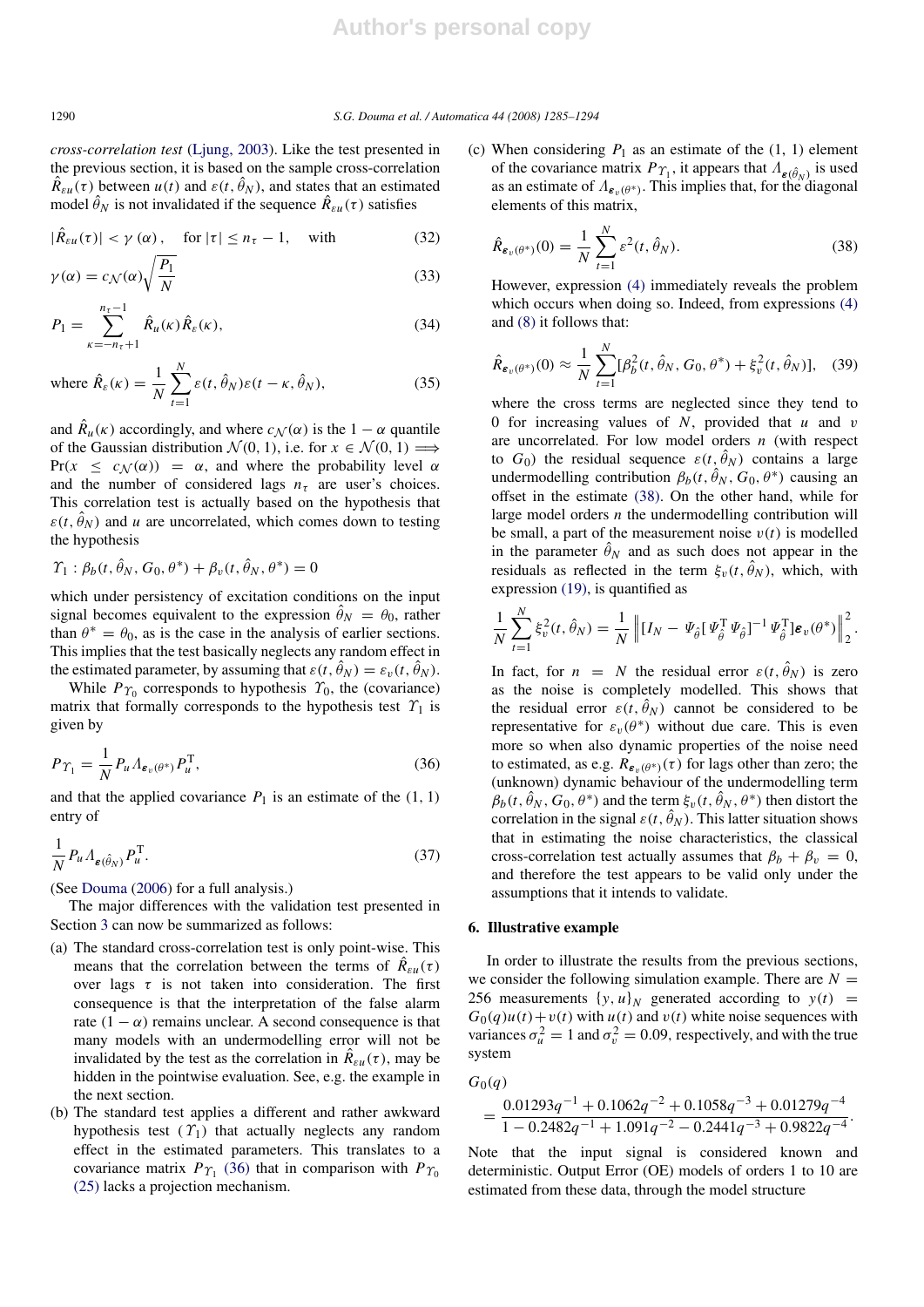*S.G. Douma et al. / Automatica 44 (2008) 1285–1294* 1291



Fig. 1. (a)–(b): Bode-plots of a fourth-order system  $G_0(q)$  (solid blue), a second order OE-estimate (dashed green) and the standard 99% variance-based confidence bounds of the second order OE-estimate (dotted red). Figure (c) depicts the standard cross-correlation test  $\hat{R}_{\varepsilon u}(\tau) := \frac{1}{N} \sum_{t=1}^{N} \varepsilon(t, \hat{\theta}_N) u(t - \tau)$ with the standard 99% confidence bound (solid red).



Fig. 2. Frequency response of a high-order FIR (Model Error) Model from input to residual signal of the second-order OE model as provided by Matlab's System Identification Toolbox (Ljung, 2003), together with its 99% uncertainty bound around 0 (shaded yellow area).

$$
G_n(q,\theta) = \frac{q^{-1} \sum_{k=0}^{n-1} b_k q^{-k}}{1 + \sum_{k=1}^n f_k q^{-k}} \quad \text{for } n = [1, 10]
$$
 (40)

and noise model  $H(q, \theta) = 1$ , leading to estimated plant models  $\hat{G}_n(q)$ .

Fig. 1 shows the frequency response of the fourth-order system  $G_0$  and of the second-order model  $\hat{G}_2(q)$ , while the latter model is accompanied by an uncertainty region corresponding to a 99% probability level. Due to the limited model order the second resonance peak of the system is not contained in the identified model. Applying the standard crosscorrelation test between model residuals and input, as present in Matlab's System Identification Toolbox, shows that the sample cross-correlation function between the residuals of the OEmodel and the input remains within the standard test-bounds depicted in solid lines of Fig. 1(c). In other words, the standard cross-correlation test does not invalidate the second-order OE-



Fig. 3. Frequency response of the true system (solid blue) and the ETFE estimate (dashed green).



Fig. 4. The standard cross-correlation test applied to the OE-estimate  $\hat{G}_2(q)$ . (a) the sample cross-correlation  $\hat{R}_{\epsilon u}(\tau)$  for lags  $\tau = [0, 80]$ ; (b) the actual noise contribution  $\hat{R}_{\varepsilon y u}(\tau)$ ; (c) the undermodelling contribution  $\hat{R}_{\beta_b u}(\tau)$  in  $\hat{R}_{\varepsilon u}(\tau)$ . The bounds  $\gamma(\alpha)$  of the standard test (33) for  $\alpha = .99$  are given in solid red and the newly proposed bounds in dashed black.

model, and the related 99% model uncertainty bounds that are based on the presumed assumption that there are variance errors only (system is in the model class), fails to contain the true system. In order to check whether undermodelling could have been detected easily by other means, the transfer function from  $u(t)$  to  $\varepsilon(t, \hat{\theta}_N)$  is estimated using the approach of Model Error Modelling (Ljung, 1999a). Fig. 2 shows the frequency response of a high order FIR (Model Error) Model identified from input to residual signal. The 99% uncertainty interval around 0 contains the Model Error Model, from which it is generally concluded that there is no statistical indication that there is an undermodelling error. As a final test to detect whether we could have recognized any unmodelled dynamics from the measurement data, an Empirical Transfer Function Estimate (ETFE) is calculated from the measurement data, as sketched in Fig. 3. This result shows that it is hard to detect the unmodelled resonance peak, as it is completely hidden in the noise that is present. Fig. 4(c) shows the undermodelling component  $\hat{R}_{\beta_b u}(\tau)$  that is present in the crosscorrelation  $\hat{R}_{\epsilon u}(\tau)$ . Note the structural behaviour of this term, reflecting the unmodelled resonance peak. Note also that in a real identification experiment the signal  $\beta_b$  is of course not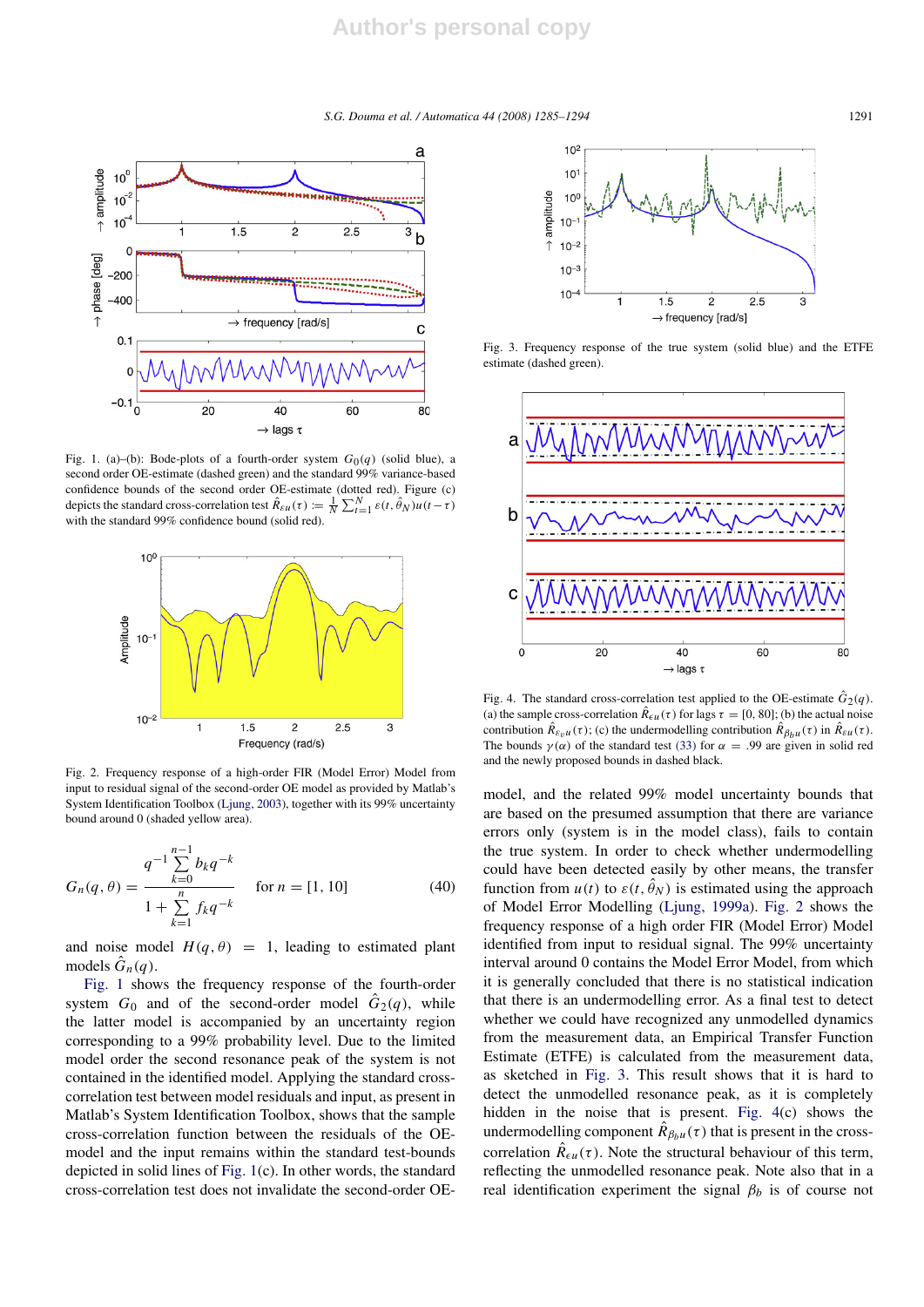1292 *S.G. Douma et al. / Automatica 44 (2008) 1285–1294*



Fig. 5. The vector-valued cross-correlation test evaluated for the vector  $\hat{\mathbf{R}}_{\epsilon u}$  $\mathbb{R}^{128}$  of the first *N*/2 lags of the sample cross-correlation of an OE-model of increasing order  $n = [1, 10]$ . The test value  $\hat{\bf R}_{\epsilon u}^T P^{-1} \hat{\bf R}_{\epsilon u}$  is compared with the bound  $c_{\chi}$  (.99, 128) corresponding to the  $\chi^2$ -distribution of order *N*/2; values below the bound imply that the model is not invalidated. *P* is based on the true noise covariance (solid blue curve), on the sample covariance estimate (34) and (35) (dotted black curve) and on the covariance estimate according to Section 4 (dashed-dotted red curve).

available. In Fig. 4(b) the actual noise contribution  $\hat{R}_{\varepsilon_v u}(\tau)$  is compared with the bound  $\gamma(\alpha)$  of the classical test (see (33)).  $\gamma(\alpha)$  is supposed to be an upperbound on  $R_{\varepsilon_n u}$ , however, the bound is clearly overestimating the noise contribution, which is due to the incorporation of the undermodelling terms itself in the estimation of the variance, by using expression (38), as well as by neglecting the parameter variance term  $\beta_v$  (projection mechanism).

Next, the method as presented in Sections 3 and 4 will be applied. For this purpose the noise dynamics are estimated by using the second method of Section 4. A time-series model is estimated with the ARMASA-toolbox on the residuals of an OE-model of order *N*/5 (which is extreme to show the potential of the method) and the noise variance is estimated according to (31). New bounds (dashed-dotted black) are obtained. These new bounds are not corrupted by undermodelling effects and as such they are tighter bounds for the noise contribution (cf. Fig. 4(b)). Fig. 5 depicts the results of the new (vectorvalued) test. The curves depict the test value  $\hat{\mathbf{R}}_{\epsilon u}^{\text{T}} P^{-1} \hat{\mathbf{R}}_{\epsilon u}$ , for  $\hat{\mathbf{R}}_{\epsilon u} \in \mathbb{R}^{n_{\tau}}$  and for different choices of *P*. The test value should be smaller than the bound  $c_{\chi}(\alpha, n_{\tau})$  for the model not to be invalidated (cf. expression (24)), against a false alarm rate of  $(1 - \alpha) \times 100\%$ . The blue solid line depicts the test value for  $P = P_{\Upsilon_0}$  when using the true noise properties  $\Lambda_{\varepsilon_v(\theta^*)}$  in the covariance matrix  $P_{\Upsilon_0}$ . The correct model order of four is easily identified from the graph as the smallest model order for which the test value becomes smaller than the bound ( $\alpha = .99$ ). When replacing the noise covariance  $\Lambda_{\epsilon_n(\theta^*)}$  by an estimate by following the procedure of Sections 3 and 4 the test levels differ from the actual levels, but the model orders are still properly evaluated (red dashed-dotted line). When estimating  $\Lambda_{\epsilon_v(\theta^*)}$  by the residual covariance  $\Lambda_{\epsilon(\hat{\theta}_N)}$  (cf. expression (35)) the undermodelling errors are incorporated in the covariance estimate and a vector-valued cross-correlation test would let all model orders (1 to 10) pass (dotted black curve).

This example is also used in Schoukens, Van den Hof, and Pintelon (2006) where model validation issues are discussed when the input signal is not as exciting as white noise, and the second resonance peak is absent in the identified model due to limited bandwidth of the input signal.

#### 7. Validation data versus identification data

It is often suggested that the model validation test should be applied to validation data rather than to the same data that have been used for parameter estimation. In the standard test this is motivated by observing that the estimator (38) of the noise variance  $R_{\epsilon_v(\theta^*)}(0)$  under assumption  $\theta^* = \theta_0$  can be written as

$$
\hat{R}_{\varepsilon_v(\theta^*)}(0) = \frac{1}{N} \|\xi_v(\hat{\theta}_N)\|_2^2,
$$
\n(41)

and that, according to (20), this estimator has been shown to underestimate the real variance of  $\varepsilon_v(t, \theta^*)$  for large model orders.

In the new test as presented in Section 3 we could replace the original hypothesis  $\Upsilon_0$  :  $\beta_b$  = 0, by an alternative  $\Upsilon_v$  :  $\beta_{b, val} = 0$ , where  $\beta_{b, val}$  is evaluated on validation data rather than on estimation data. This would lead to an alternative expression for the covariance matrix  $P_{\Upsilon_v}$ , but does not seem to contribute to any improvement of the test. The major consequence of using validation data is that the number of data available for the test is reduced, thereby increasing the variance of the estimated models.

Referring back to the classical argument of using validation data for estimation of  $R_{\varepsilon_v(\theta^*)}(0)$ , consider the residual over the validation data set<sup>5</sup>:

$$
\varepsilon_{val}(t, \hat{\theta}_N) = \beta_{b, val}(t) + \beta_{v, val}(t) + \varepsilon_{v, val}(t)
$$

with the several terms defined in accordance with (4) and (7). replacing  $u(t)$  by  $u_{val}(t)$ , and  $v(t)$  by  $v_{val}(t)$ :

$$
\beta_{b, val}(t) = H(q, \hat{\theta}_N)^{-1} [G_0 - G(\theta^*)] u_{val}(t)
$$
\n(42)

$$
\beta_{v, val}(t) = H(q, \hat{\theta}_N)^{-1} [G(\theta^*) - G(\hat{\theta}_N)] u_{val}(t)
$$
(43)

$$
\varepsilon_{v, val}(t) = H(q, \hat{\theta}_N)^{-1} v_{val}(t). \tag{44}
$$

Under the hypothesis  $\Upsilon_0$  (implying  $G(q, \theta^*) = G_0(q)$ ) and assuming that  $u_{id}$  and  $u_{val}$  have the same properties, it follows that:

$$
\frac{1}{N} \sum_{t=1}^{N} \varepsilon_{val}(t, \hat{\theta}_N)^2 = \tag{45}
$$

$$
= \frac{1}{N} \|\boldsymbol{\varepsilon}_{v, val}(\hat{\theta}_N) - [\boldsymbol{\varPsi}_{val}(\boldsymbol{\varPsi}_{id}^{\mathrm{T}} \boldsymbol{\varPsi}_{id})^{-1} \boldsymbol{\varPsi}_{id}^{\mathrm{T}}] \boldsymbol{\varepsilon}_{v, id}(\theta^*) \|_2^2, \tag{46}
$$

where use has been made of relations (17) and (18). If  $\varepsilon_{v, id}$  and  $\varepsilon$ <sub>*v*</sub> *y*<sub>al</sub> are uncorrelated (as is usually assumed), then

$$
\frac{1}{N} \sum_{t=1}^{N} \varepsilon_{val}(t, \hat{\theta}_{N})^{2} = \frac{1}{N} || \boldsymbol{\varepsilon}_{v, val}(\hat{\theta}_{N}) ||_{2}^{2} + \n+ \frac{1}{N} || [\boldsymbol{\Psi}_{val}(\boldsymbol{\Psi}_{id}^{T} \boldsymbol{\Psi}_{id})^{-1} \boldsymbol{\Psi}_{id}^{T}] \boldsymbol{\varepsilon}_{v, id}(\theta^{*}) ||_{2}^{2}.
$$

<sup>5</sup> Arguments of variables are simplified for ease of readability.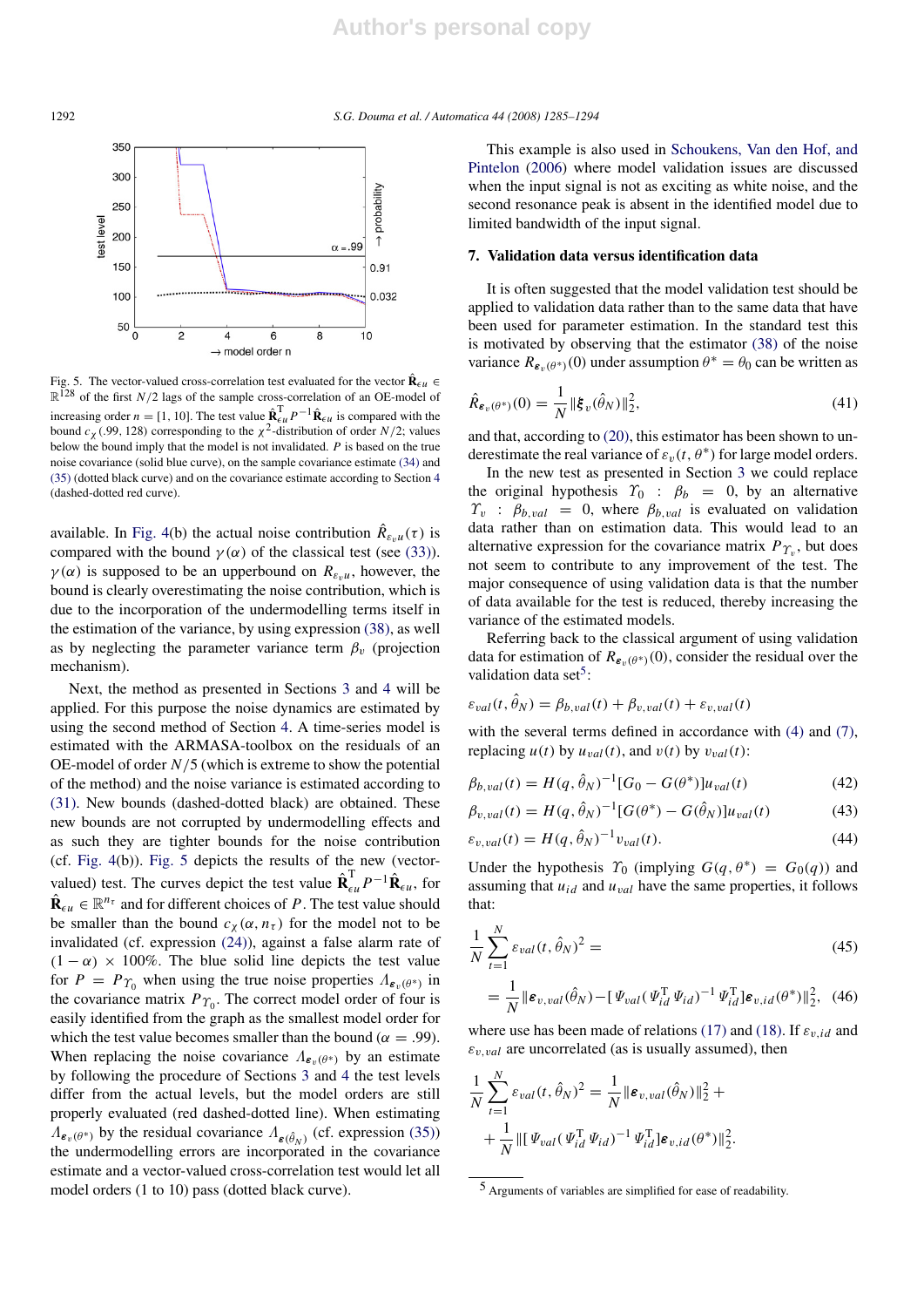If we restrict to Output Error models, and to input signals that are the same in the identification and the validation data, then under the assumption of white noises  $\varepsilon_v$  in both identification and validation data, (i.e. the underlying system also has an Output Error structure) it follows that:

$$
R_{\varepsilon_{val}(\hat{\theta}_N)}(0) = \sigma_e^2 \frac{N+n}{N}
$$
\n(47)

with *n* the dimension of  $\hat{\theta}_N$ . This brings us to the following observations:

- In absence of model bias, using validation data to estimate the noise variance through the estimator (45) overestimates the noise variance with a quantity that is similar to the underestimation of the noise variance that occurs when applying (41) to estimation data.
- Both underestimation and overestimation can be corrected for, by taking account of the analysis results (20) for estimation data and (47) for validation data.
- If there is model bias, the bias component  $\beta_b$  will appear similarly in the estimation and the validation residual.
- Reserving data only for validation purposes reduces the number of data available for parameter estimation, and therefore yields larger parameter variance.

As a result, in the linear time-invariant systems framework as considered here, the use of validation data does not appear to provide any advantages over the use of identification data. It seems that using validation data in the standard model validation test is a poorly motivated instrument to work around overfitting of an estimated model, which can be treated more effectively by accurate noise modelling and accounting for the parameter variance.

### 8. Conclusions

The standard cross-correlation test works very well as a model structure validation test in many practical situations. However significant undermodelling errors can remain undetected. In this paper, a vector-wise correlation test is analysed that incorporates new and simple computational expressions for quantifying the variance contributions in estimated models. It is concluded that appropriate noise modelling is indispensable for accurate model structure validation and this shows the limitations of separate validation of plant and noise models, as e.g. applied in Output Error model structure validation. Finally it is argued that rather than reserving part of the measurement data for validation purposes only, it is more attractive to avoid overfitting of identified models by accurate noise modelling and accounting for the parameter variance.

Even if the correlation-type validation test would be perfectly able to detect undermodelling in an estimated model, it should be stressed that data-based validation methods are principally limited to detecting unmodelled dynamics only with respect to the current experimental data.

### References

Broersen, P. M. T. (2002). Automatic spectral analysis with time series models. *IEEE Transactions on Instrumentation and Measurement*, *51*(2), 211–216. Broersen, P. M. T. (2003). *ARMASA toolbox in matlab*. The Mathworks, Inc.

- De Vries, D. K., & Van den Hof, P. M. J. (1995). Quantification of uncertainty in transfer function estimation: A mixed probabilistic-worst-case approach. *Automatica*, *31*(4), 543–557.
- Douma, S. G. (2006). From data to performance system identification uncertainty and robust control design. *Ph.D. thesis*. Delft University of Technology.
- Douma, S. G., Bombois, X., & Van den Hof, P. M. J. (2005). Validity of the standard cross-correlation test for model structure validation. In *Proc. 16th IFAC world congress.* Paper We-M13-TO/6.
- Douma, S. G., & Van den Hof, P. M. J. (2005). An alternative paradigm for probabilistic uncertainty bounding in prediction error identification. In *Proc. 44th IEEE conf. decision and control and European control conference* (pp. 4970–4975).
- Douma, S. G., & Van den Hof, P. M. J. (2006a). Probabilistic model uncertainty bounding: an approach with finite-time perspectives. *In System identification 2006, proc. 14th IFAC symposium system identification* (pp. 1021–1026).
- Douma, S. G., & Van den Hof, P. M. J. (2006b). Probabilistic uncertainty bounding in output error models with unmodelled dynamics. In *Proc. 2006 American control conference* (pp. 1677–1682).
- Goodwin, G. C., Gevers, M., & Ninness, B. M. (1992). Quantifying the error in estimated transfer functions with application to model order selection. *IEEE Transactions on Automatic Control*, *37*, 913–928.
- Hakvoort, R. G., & Van den Hof, P. M. J. (1994). Identification of model error bounds in  $\ell_1$  and  $\mathcal{H}_{\infty}$ -norm. In R. S. Smith, & M. A. Dahleh (Eds.), *Lecture notes in control and information sciences*: *Vol. 192*. *The modeling of uncertainty in control systems* (pp. 139–155). Springer Verlag.
- Hakvoort, R. G., & Van den Hof, P. M. J. (1997). Identification of probabilistic uncertainty regions by explicit evaluation of bias and variance errors. *IEEE Transactions on Automatic Control*, *42*(11), 1516–1528.
- Heuberger, P. S. C., Van den Hof, P. M. J., & Wahlberg, B. (Eds.) (2005). *Modelling and identification with rational orthogonal basis functions*. London, UK: Springer Verlag.
- Hjalmarsson, H. (2005). From experiment design to closed-loop control. *Automatica*, *41*, 393–438.
- Hjalmarsson, H., & Ljung, L. (1992). Estimating model variance in the case of undermodeling. *IEEE Transactions on Automatic Control*, *37*, 1004–1008.
- Ljung, L. (1999a). Model validation and model error modeling. In B. Wittenmark, & A. Rantzer (Eds.), *Proceedings of the Åström symposium on control* (pp. 15–42).
- Ljung, L. (1999b). *System identification: Theory for the user* (second edition). Englewood Cliffs, NJ, USA: Prentice-Hall.
- Ljung, L. (2003). *System identification toolbox in matlab*. The Mathworks, Inc.
- Ljung, L., & Guo, L. (1997). The role of model validation for assessing the size of the unmodelled dynamics. *IEEE Transactions on Automatic Control*, *42*(9), 1230–1239.
- Poolla, K., Khargonekar, P. P., Tikku, A., Krause, J., & Nagpal, K. (1994). A time-domain approach to model validation. *IEEE Transactions on Automatic Control*, *39*, 951–959.
- Schoukens, J., Pintelon, R., & Rolain, Y. (2004). Box-Jenkins alike identification using non-parametric noise models. *Automatica*, *40*, 2083–2089.
- Schoukens, J., Van den Hof, P. M. J., & Pintelon, R. (2006). Reliability of parametric variance estimates for identified transfer functions. In *Prepr. 14th IFAC symposium system identification* (pp. 1033–1038).
- Smith, R., & Doyle, J. (1992). Model validation: A connection between robust control and identification. *IEEE Transactions on Automatic Control*, *37*, 942–952.
- Söderström, T., & Stoica, P. (1989). System Identification. Hemel Hempstead, UK: Prentice-Hall.
- Tjärnström, F., & Ljung, L. (2002). Using the bootstrap to estimate the variance in the case of undermodeling. *IEEE Transactions on Automatic Control*, *47*(2), 395–398.